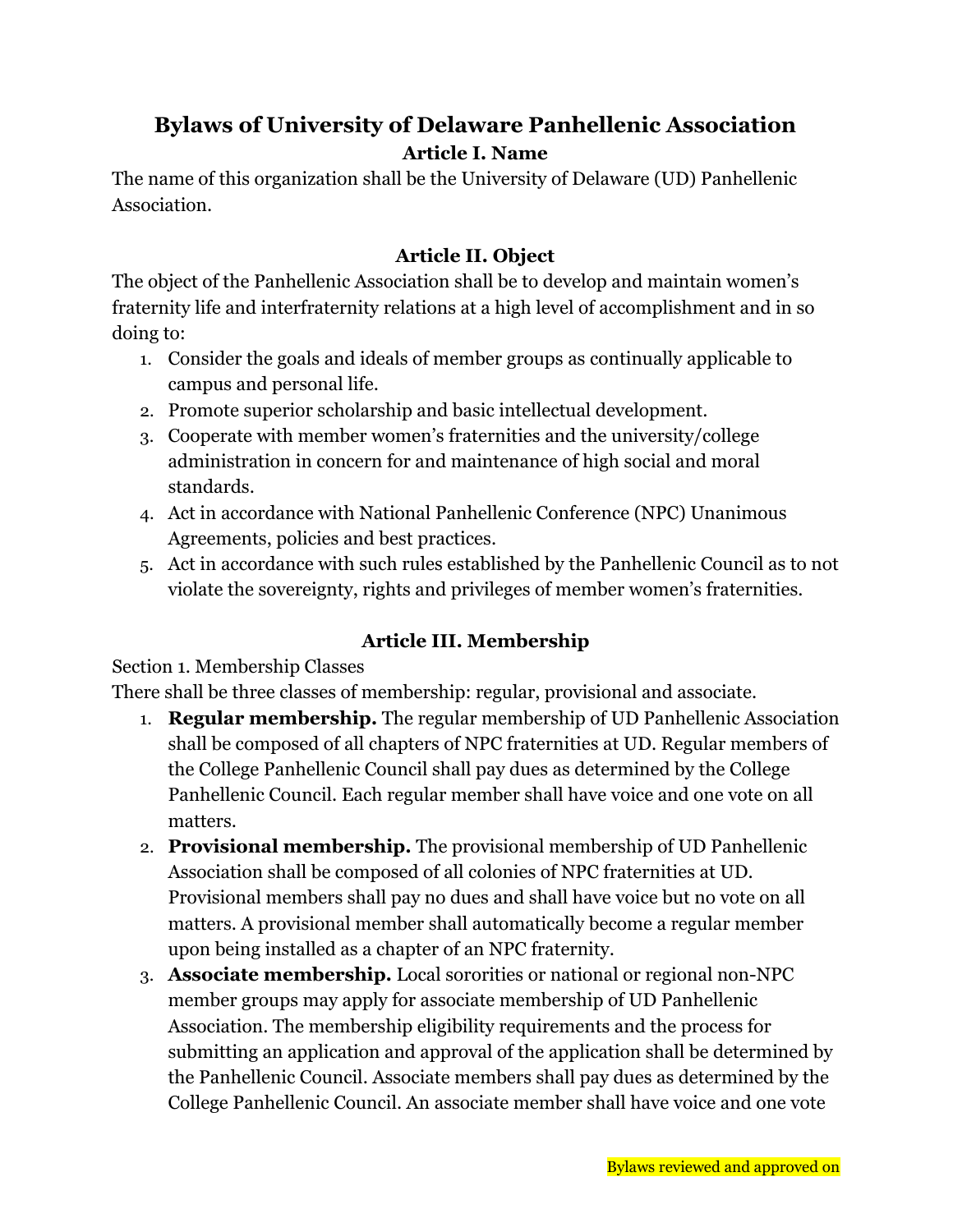on all matters except extension-related matters and, if they are not participating in the formal recruitment process, they shall not have a vote on recruitment rules and establishment or modification of Panhellenic total. An associate member may be expelled for cause by a majority vote of the Panhellenic Council. An associate member shall not be entitled to vote on the question of its expulsion. Section 2. Privileges and Responsibilities of Membership

- 1. **Duty of compliance.** All members, without regard to membership class, shall comply with all NPC Unanimous Agreements and be subject to these UD Panhellenic Association bylaws, code of ethics and any additional rules this Panhellenic Association may adopt unless otherwise prescribed in these bylaws. Any rules adopted by this Panhellenic Association in conflict with the NPC Unanimous Agreements shall be void.
- 2. **University of Delaware compliance.** All members, without regard to membership class, shall comply with all University of Delaware policies. This includes, but is not limited to, the University Student Center's Policies and the Student Code of Conduct.

# **Article IV. Officers and Duties**

Section 1. Officers

The officers of the UD Panhellenic Association shall be known as the UD Panhellenic Executive Board. These offices will be known as: President, Vice President of Standards, Vice President of Communications, Vice President of Internal Recruitment, Vice President of External Recruitment, Vice President of Finance, Vice President of Programming and Vice President of Philanthropy and Service.

# Section 2. Eligibility

Eligibility to serve as an officer shall depend on the class of membership:

- **Regular membership.** Members from women's fraternities holding regular membership in UD Panhellenic Association shall be eligible to serve as any officer.
	- a. Members running for any position on the Panhellenic Executive Board shall not concurrently hold an executive board position within their chapter.
	- b. Members running for the position of President must have either served as the chapter president, the chapter's Panhellenic delegate, or a prior Panhellenic Executive Board officer.
	- c. Members running for the position of VP of Internal Recruitment must have either served as chapter president, a member of the Panhellenic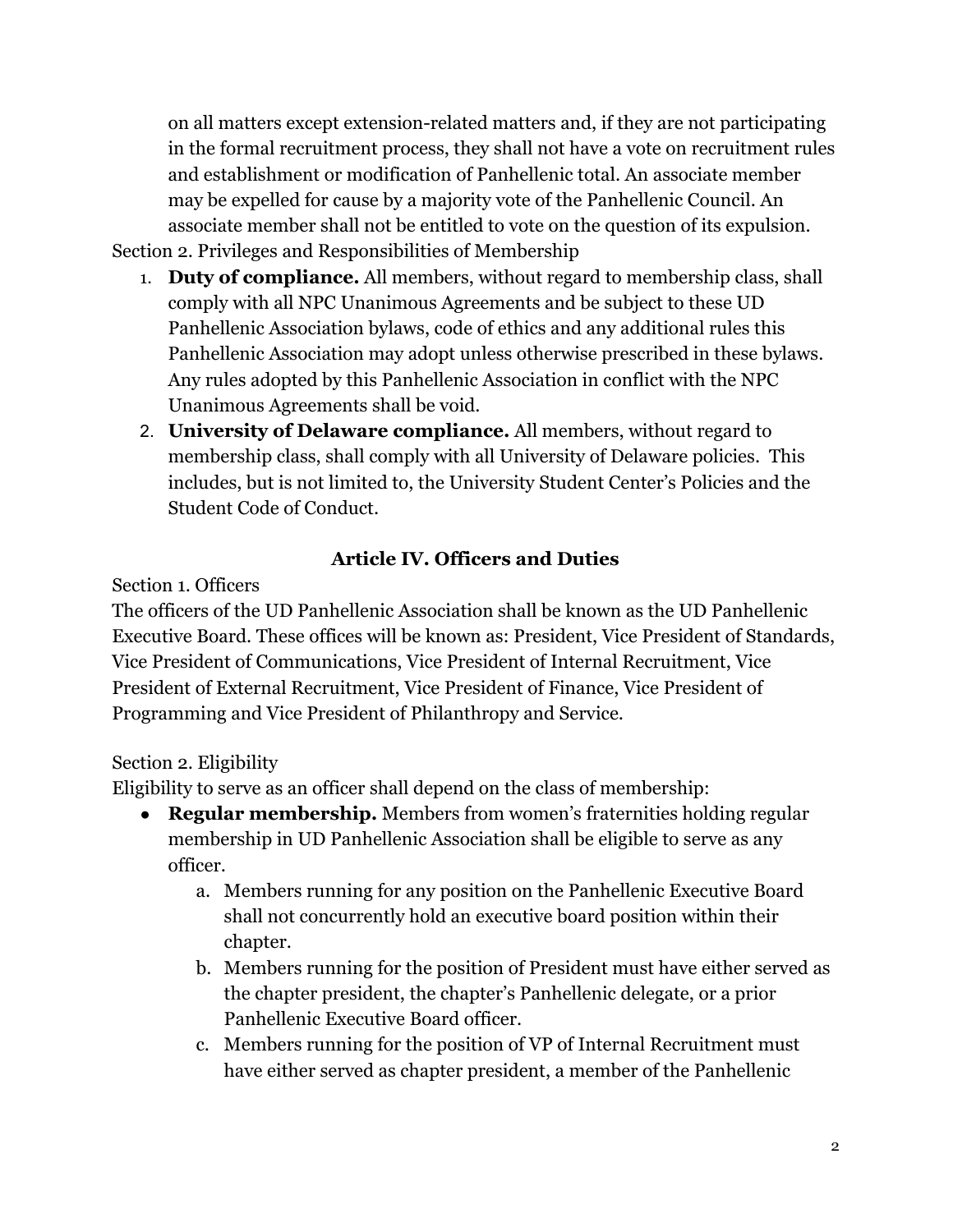Executive Board recruitment team or Director position, a member of their chapter's recruitment team, or as a Recruitment Counselor.

- **Provisional membership.** Members from women's fraternities holding provisional membership in UD Panhellenic Association shall not be eligible to serve as an officer.
- **Associate membership.** Members from women's fraternities holding associate membership in UD Panhellenic Association shall be eligible to serve as an officer except President or as Vice President of Internal or External Recruitment.

### Section 3. Selection of Officers

All offices of UD Panhellenic Council shall be elected by a slating committee. The slating committee will consist of a representative from each regular member fraternity of the Panhellenic Council and must currently serve as the Panhellenic Delegate; however if the Panhellenic Delegate is not available, they may be replaced by either the Chapter President or Chapter Vice President. The outgoing Panhellenic President or VP of Standards shall serve as the chairwoman. The Panhellenic Advisor shall serve as a nonvoting ex-officio member of the slating committee. Applications submitted by interested candidates will be reviewed by the current Panhellenic Council Executive Board and considering all candidates qualifications, the current Executive Board will nominate no more than three candidates per office to be interviewed by the slating committee.

### Section 4. Office-Holding Limitations

No more than 2 members from the same women's fraternity shall hold an office during the same term. The members holding the office of Vice President of Internal Recruitment and Vice President of External Recruitment may not be from the same women's fraternity.

### Section 5. Nomination Procedure

A slating committee of one member per active women's fraternity shall interview candidates and present a slate for approval to the regular members of the Panhellenic Council. A majority vote in the slating committee shall elect. The slating committee shall consider the qualifications of all candidates for officers and shall slate one candidate for each elected officer position. Once each slated candidate accepts her position, the slate will be presented to the Panhellenic delegates at the next scheduled general body meeting. Following the presentation of the slate, chapter delegates shall present the slate to their respective chapters for discussion. At least one week following the presentation of the slate, but no later than two weeks, at the scheduled Panhellenic Council meeting, each delegate will register one vote on behalf of their chapter. A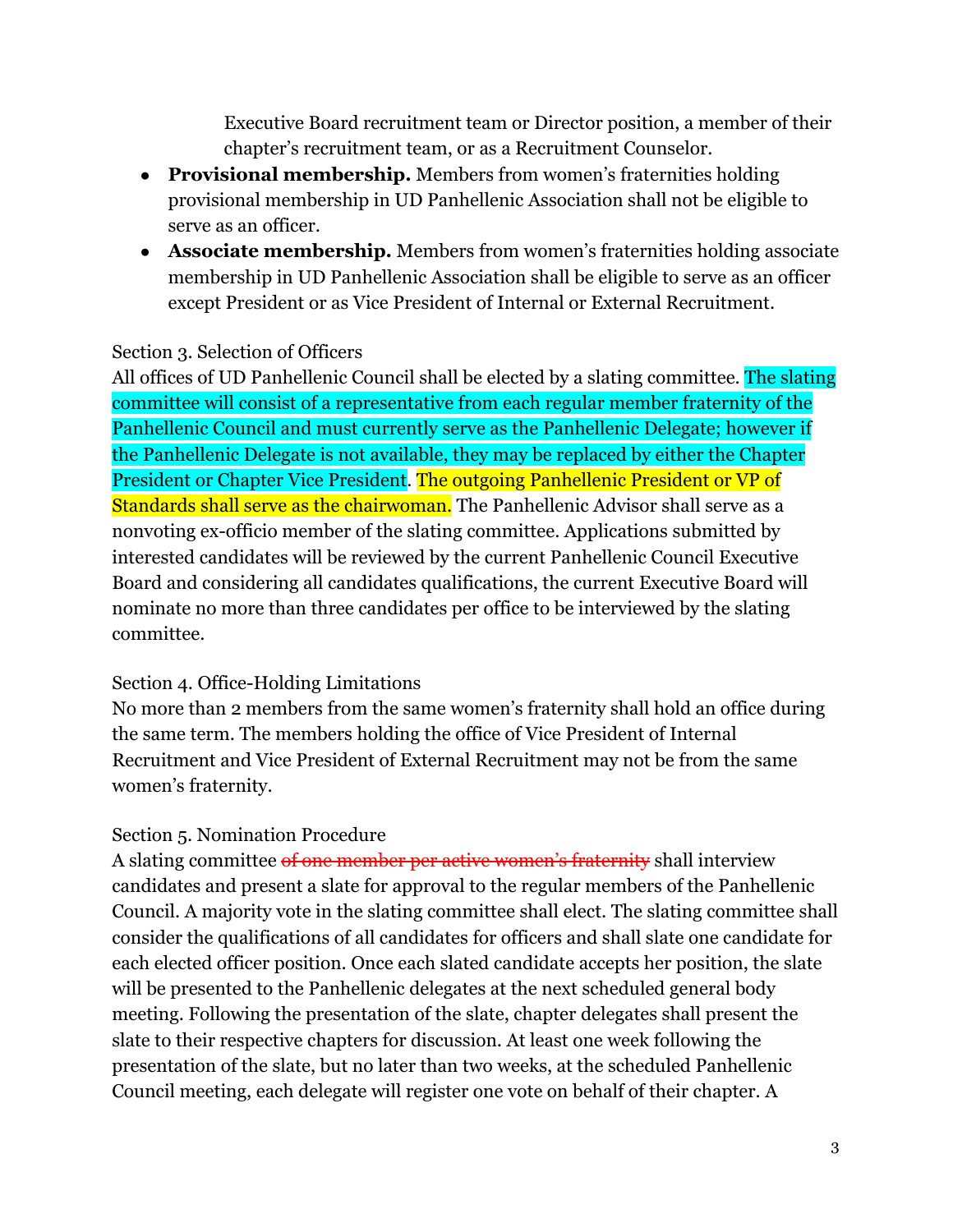majority vote is need to approve the slate. If the slate fails, the slating committee will reconvene to create an alternative slate and the voting process will repeat as described.

Section 6. Term

All offices shall serve for a term of one year or until their successors are selected. The term of office will begin upon the completion of the election process following formal recruitment in spring semester.

Section 7. Removal

Any officer may be removed for cause by a vote of two-thirds of the Panhellenic Council.

### Section 8. Vacancies

Vacancies shall be filled in the same manner of selection as provided in Section 3 of this article.

### Section 9. Duties of Officers

- The President shall:
	- Preside at all meetings of the Panhellenic Council.
	- Preside at all meetings of the Executive Board*.*
	- Serve as an ex-officio member of all Panhellenic Association committees.
	- Communicate regularly with the Panhellenic advisor.
	- $\circ$  Be familiar with the NPC Manual of Information and all governing documents of this association.
	- Ensure that the NPC annual report is completed.
	- Communicate regularly with the NPC area advisor.
	- Maintain current copies of the following: UD Panhellenic Association bylaws and standing rules; the Panhellenic Association budget; contracts executed on behalf of the Panhellenic Association; correspondence and materials received from the NPC area advisor; all College Panhellenic reports to NPC; and other pertinent materials.
	- Serves as a representative on major university committees as requested.
	- Maintain at least 2-3 hours in the Greek Life office.
	- Attend Greek Life Leadership Retreat in the Fall.
	- Attend Rho Gamma Retreat and Training.
	- Perform all other duties as assigned.
- The Vice President Standards shall:
	- Perform the duties of the president in her absence.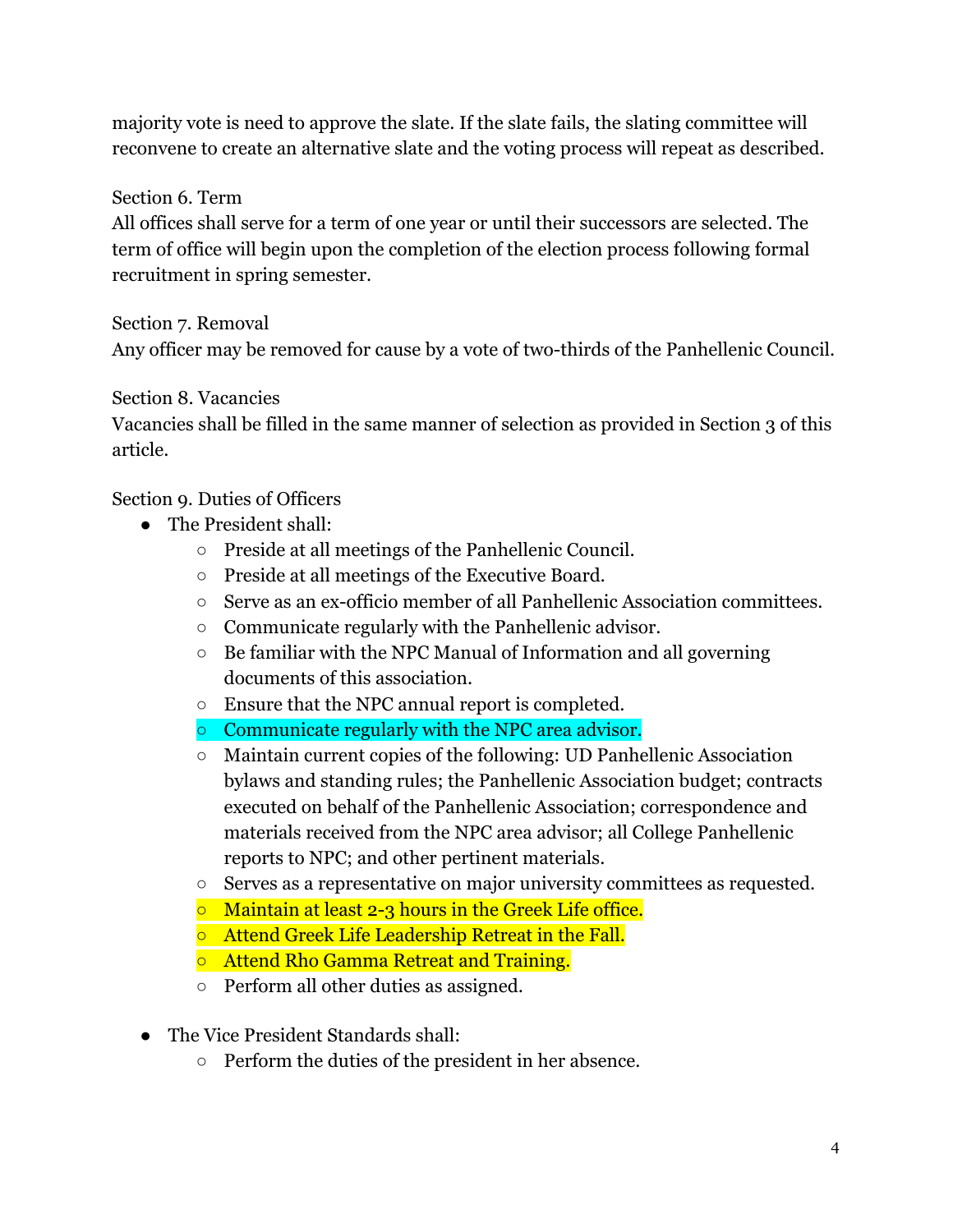- Shall be familiar with the NPC Manual of Information and all governing documents of this association.
- Monitor registered social events for all UD Panhellenic member fraternities.
- Oversee and document the Judicial Process for violations of the NPC Unanimous Agreements and the Panhellenic Governing Documents.
- Assist the president in creating penalties for violators of the UD Panhellenic Bylaws.
- Coordinate risk management and academic recognition annually.
- Document all infractions of each UD Panhellenic Association member fraternity.
- $\circ$  Is responsible for educating the community on issues surrounding alcohol, drugs, sexual assault, etc.
- Coordinate with UD Panhellenic Association member fraternity standards officers.
- Have a thorough understanding of Executive Board bylaws.
- Oversee and delegate tasks to the Academic and Community Standards Director.
- Maintain at least 2-3 hours in the Greek Life office.
- Attend Greek Life Leadership Retreat in the Fall.
- Attend Rho Gamma Retreat and Training.
- Perform all other duties as assigned.
- The Vice President Communications shall:
	- Keep an up-to-date roll of the members of Panhellenic Council.
	- Record minutes of all meetings of the UD Panhellenic Council and the Executive Board.
	- Maintain a complete and up-to-date file that includes the minutes of all meetings from the date of organization and current correspondence.
	- Send meeting minutes to the NPC area advisor.
	- Shall be familiar with the NPC Manual of Information and all governing documents of this association.
	- Assist the Vice President of Internal Recruitment in creating a formal recruitment booklet.
	- Shall oversee and facilitate the process for NPC, NGLA, and YOUDee Leadership Awards.
	- Oversee and delegate tasks to the Public Relations Director.
	- Oversee social media platforms
	- Update website to obtain the most current information.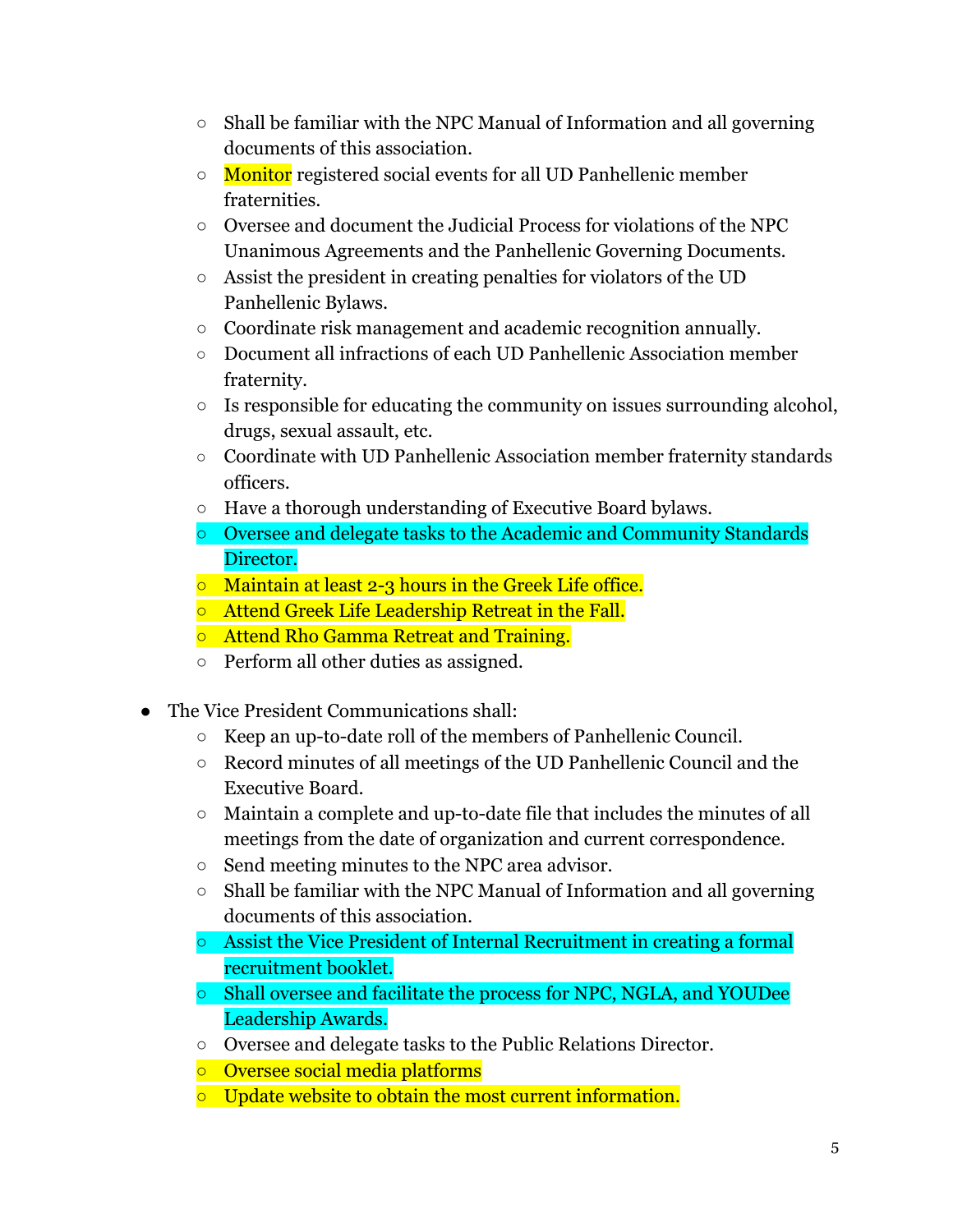- Maintain at least 2-3 hours in the Greek Life office.
- Attend Greek Life Leadership Retreat in the Fall.
- Attend Rho Gamma Retreat and Training.
- Perform all other duties assigned.
- The Vice President of Internal Recruitment shall:
	- Organize formal recruitment process to take place in spring semester.
	- Oversee communication with Clayton Hall and University Student Center Staff regarding facilities for formal recruitment.
	- Create the schedule for formal recruitment, including emergency procedures and severe weather plan.
	- Update and revise recruitment rules and procedures.
	- Supports the Rho Gamma Director's recruitment counselor selection and training process.
	- Verifies PNM cumulative grades and transfer students' transcripts to assess eligibility for formal recruitment.
	- Plan Formal Recruitment Orientation to take place in first week of Spring semester.
	- Work on marketing materials and social media with VP Communications.
	- Coordinate clothing order/designs with VP Communications.
	- Oversee and delegate tasks to the Assistant Internal Recruitment Director and the Director of Rho Gammas.
	- Responsible for CampusDirector training for Rho Gammas.
	- Manages communication, in partnership with Rho Gamma Director, with Rho Gammas over CampusDirector during formal recruitment.
	- Work in partnership with the Vice President of External Recruitment throughout term in office.
	- Maintain at least 2-3 hours in the Greek Life office.
	- Attend Greek Life Leadership Retreat in the Fall.
	- Attend Rho Gamma Retreat and Training.
- The Vice President of External Recruitment shall:
	- Plan fall pre-recruitment informational events, including but not limited to: expos, open houses, and Sorority 101.
	- Responsible for communication with chapter recruitment chairs and advisors.
	- Manage interest list of PNMs via sorority-interest email list serve.
		- Maintain interest list for both formal and informal recruitment.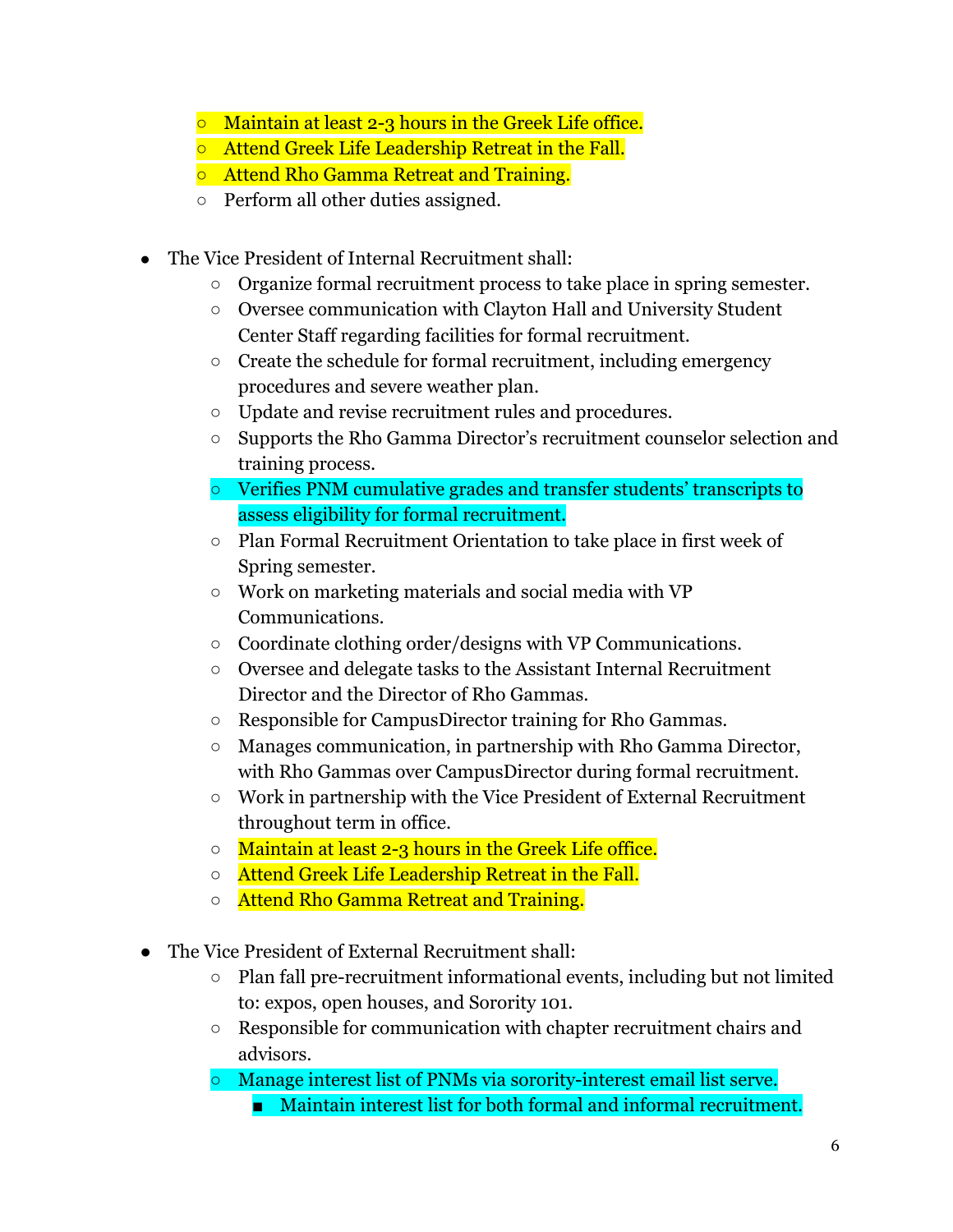- Serves as liaison to chapters conducting Continuous Open Recruitment (COR) in partnership with Panhellenic Advisor.
- Responsible for CampusDirector training for Chapter Recruitment Chairs and Advisors.
- Oversees NPC Judicial process throughout recruitment in partnership with Vice President of Standards.
- Act as a liaison between chapter recruitment chairs/advisors and/or venue staff throughout the formal recruitment process.
- Manages communication via CampusDirector with Chapter Recruitment Chairs/Advisors.
- Manages communication via CampusDirector with Potential New Members (PNMs), limited to general announcement and updates.
	- Rho Gammas will oversee communication regarding individual schedules, etc.
- Work in partnership with the Vice President of Internal Recruitment throughout term in office.
- o Maintain at least 2-3 hours in the Greek Life office.
- o Attend Greek Life Leadership Retreat in the Fall.
- Attend Rho Gamma Retreat and Training.
- o Perform all other duties as assigned.
- The Vice President of Finance shall:
	- Supervise the finances of the UD Panhellenic Association.
	- Prepare the annual budget and, after its approval by the Panhellenic Council, provide a copy to each UD Panhellenic Association member fraternity.
	- Receive all payments due to the Panhellenic Association, collect all dues and give receipts.
	- Collect all fines that are due to the UD Panhellenic Association.
	- Pay promptly the annual NPC dues and all bills of the University of Delaware Panhellenic Association.
	- Maintain up-to-date financial records; give a financial report at each regular meeting of the Panhellenic Council and an annual report at the close of her term of office.
	- Shall be familiar with the NPC Manual of Information and all governing documents of this association.
	- o Maintain at least 2-3 hours in the Greek Life office.
	- o Attend Greek Life Leadership Retreat in the Fall.
	- Attend Rho Gamma Retreat and Training.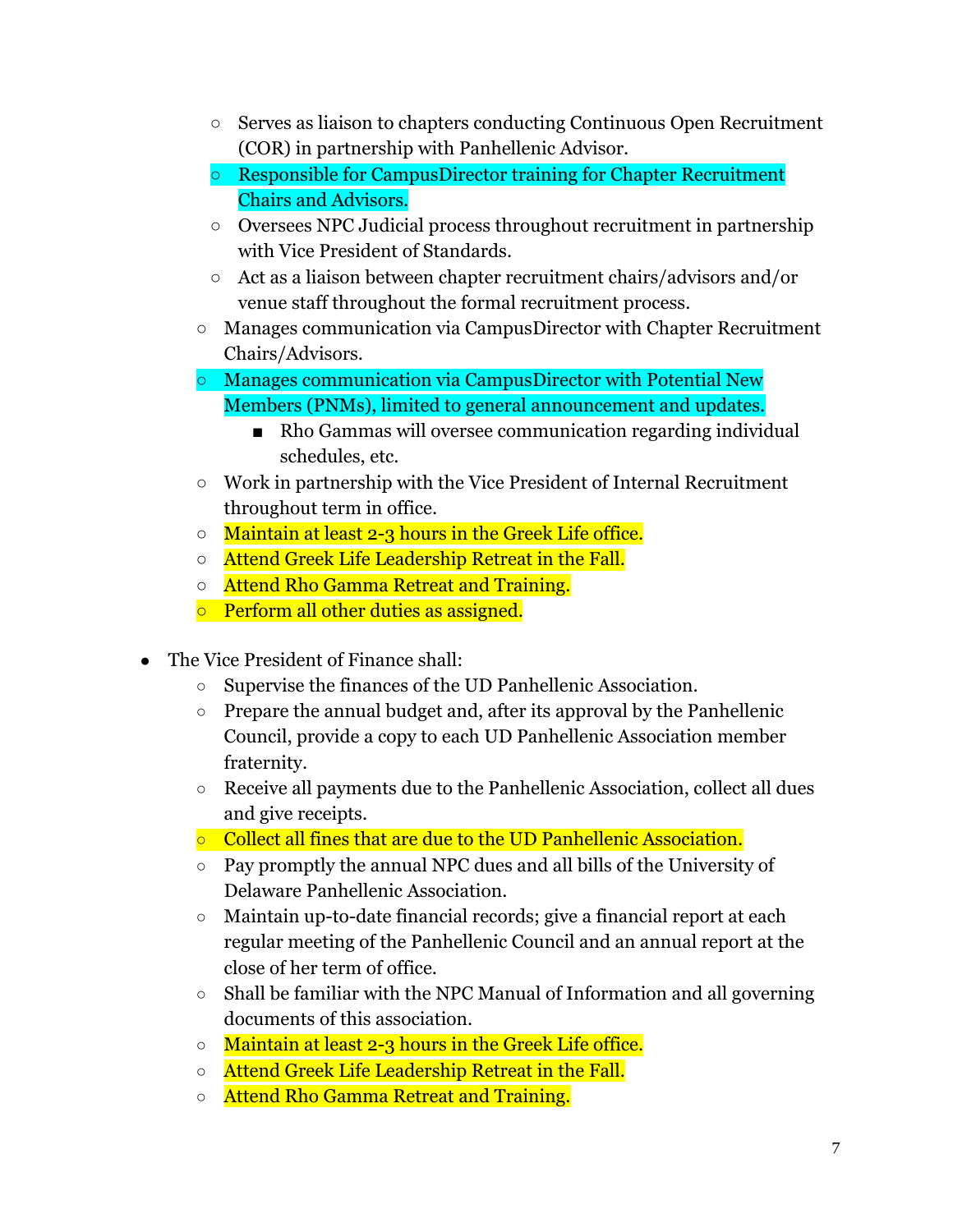- Perform all other duties as assigned.
- The Vice President of Programming shall:
	- Coordinate Panhellenic involvement in Greek Week events in spring semester.
	- Coordinate Panhellenic involvement in Homecoming events in fall semester.
	- Coordinate Panhellenic Pride Week events with the Assistant Programming Director.
	- Represent the Panhellenic Council on other planning committees within the University of Delaware community.
	- Maintain records of event attendance in accordance to promote community involvement.
	- Oversee and delegate tasks to the Assistant Programming Director
	- o Maintain at least 2-3 hours in the Greek Life office.
	- Attend Greek Life Leadership Retreat in the Fall.
	- Attend Rho Gamma Retreat and Training.
	- Perform all other duties as assigned.
- The Vice President of Philanthropy and Service shall:
	- Educate the Panhellenic and Delaware community about the Circle of Sisterhood Foundation.
	- Serve as the liaison with the Circle of Sisterhood Foundation, including communicating with CofS staff and volunteers.
	- Coordinate Circle of Sisterhood fundraising events throughout the semester.
	- Assist the Vice President of Programming with fundraising during Panhellenic Pride Week.
	- Coordinate Circle of Sisterhood Week events with the Circle of Sisterhood Director.
	- Coordinate with UD Panhellenic Association member fraternity philanthropy and community service officers.
	- Oversee and delegate tasks to the Circle of Sisterhood Director and the Service/Philanthropy Director.
	- o Maintain at least 2-3 hours in the Greek Life office.
	- Attend Greek Life Leadership Retreat in the Fall.
	- Attend Rho Gamma Retreat and Training.
	- o Perform all other duties as assigned.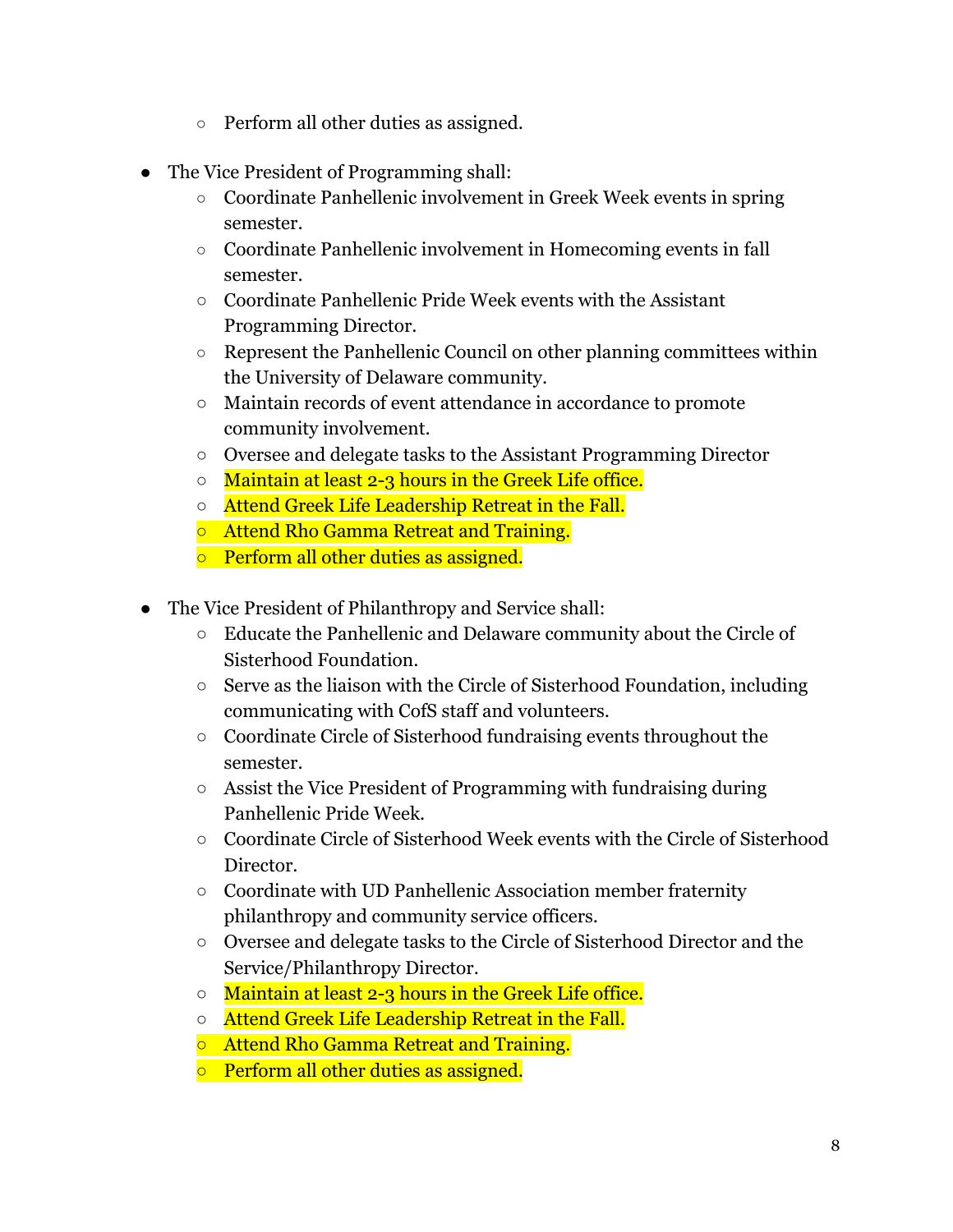Section 10. Eligibility and Selection of Director Positions

Following the election of officers, each officer with a Director position(s) designated under their officer position shall solicit for applications, conduct individual interviews with candidates, and select the most qualified candidate for each position. Preference shall be given to members of women's fraternities not represented on the executive board. Unless specified in the duties of the Director position, the Director is not required to disaffiliate for formal recruitment.

### Section 11. Duties of Director Positions

- Academic and Community Standards Director
	- Will be chosen each year by the Vice President Standards and the President.
	- Assess all of the chapters' standards both socially and academically.
	- Hold chapters responsible for their members and the performance of their chapters.
	- Hold standards board's round tables for the community to share ideas.
	- Contact all of the chapter's academic executive members to help promote academic standards throughout the community.
	- Assist and meet regularly with the Vice President of Standards.
	- Perform all other duties as assigned.
- Public Relations Director
	- Will be chosen each year by the Vice President Communications and the President.
	- Assist with the Panhellenic social media handles
	- Create social media contests for the chapters to participate in.
	- Assist each executive position with marketing events.
	- Facilitate positive advertisement for UD Panhellenic Council and community.
	- Assist and meet regularly with the Vice President of Communications.
	- Perform all other duties as assigned.
- Rho Gamma Director
	- Will be chosen each year by the Vice Presidents of Recruitment (Internal and External) and the President.
	- Shall not be a member of same chapter as either Vice President of Internal Recruitment or Vice President of External Recruitment.
	- Must have served previously as a recruitment counselor.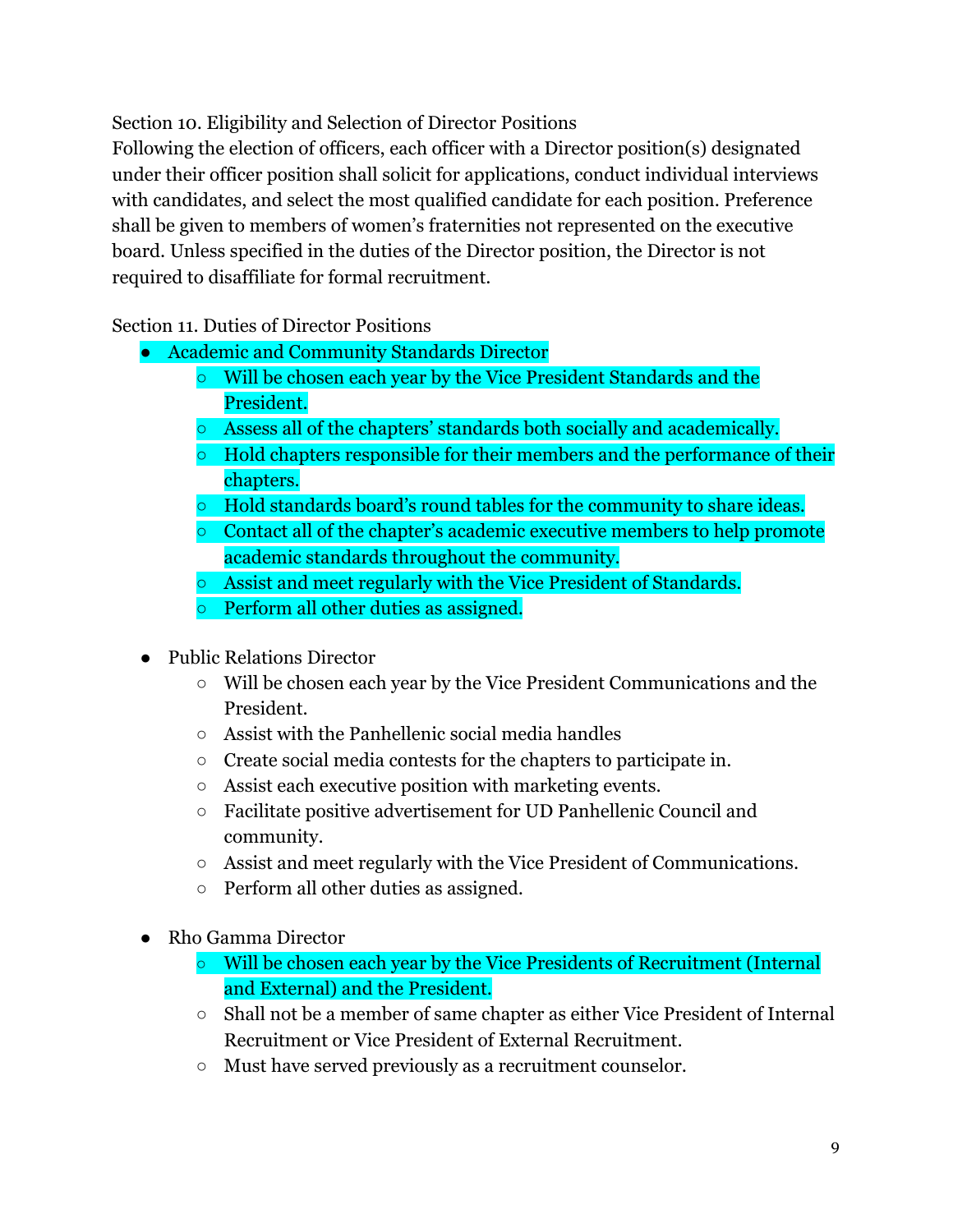- Coordinate selection and training of recruitment counselors, known as rho gammas,
	- Includes bi-monthly training meetings in both semesters
- Plan a recruitment counselor retreat to take place in fall semester prior to formal recruitment.
	- Coordinate logistics, curriculum, and outcomes with Vice Presidents of Recruitment and Panhellenic Advisor.
- Meet regularly with the Vice President of Internal Recruitment.
- Will disaffiliate and serve with the Panhellenic Executive Board during Formal Recruitment.
- Perform all other duties as assigned.
- Assistant Internal Recruitment Director
	- Will be chosen each year by the Vice President of Internal Recruitment and the President.
	- Shall not be a member of same chapter as either Vice President of Internal Recruitment or Vice President of External Recruitment.
	- Preference will be given to candidates who are currently sophomores and those aspiring to serve in an executive board position.
	- Plan the pre-recruitment educational program in the fall for interested students (e.g., Sorority 101, Sneak Peek Into Sisterhood, etc.)
	- Assist and meet regularly with the Vice President of Internal Recruitment.
	- Will disaffiliate and serve with the Panhellenic Executive Board during Formal Recruitment.
	- Perform all other duties as assigned.
- Circle of Sisterhood Director
	- Will be chosen each year by the Vice President of Philanthropy and Service and the President.
	- Assist the Vice President of Philanthropy and Service in planning Panhellenic Pride Week for each fall semester.
	- Communicate with the Circle of Sisterhood Foundation representatives to share fundraising statistics and gather ideas for fundraisers.
	- Plan and execute at least 2 fundraisers per semester benefitting the Circle of Sisterhood Foundation.
	- Plan educational event to inform the Panhellenic and campus community about the Circle of Sisterhood and its purpose.
	- Research the possibility of committing to build a school.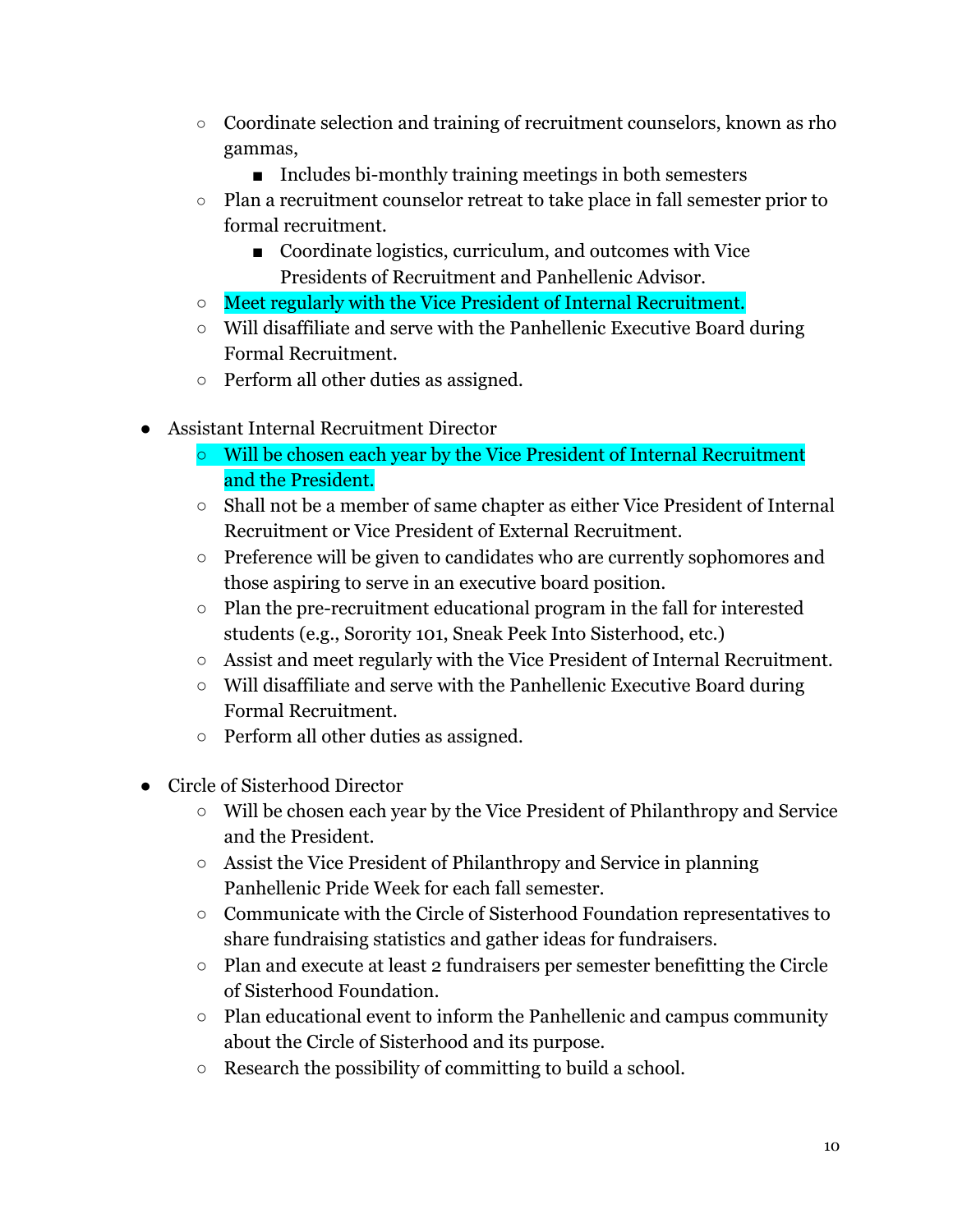- Assist and meet regularly with the Vice President of Philanthropy and Service.
- Perform all other duties as assigned.
- Assistant Programming Director
	- Will be chosen each year by the Vice President of Programming and the President.
	- Work to plan events for the community to become more aware about social issues that affect women daily.
		- Includes but is not limited to selecting speakers or workshop programs to bring to campus for the Panhellenic and/or campus community.
	- Assist the Vice President Programming in planning Homecoming and Greek Week activities.
	- Meet regularly with the Vice President of Programming.
	- Perform all other duties as assigned.
- Service and Philanthropy Director
	- Will be chosen each year by the Vice President of Philanthropy and Service and the President.
	- Provide service opportunities for the Panhellenic Community.
	- Contact all of the chapters' philanthropy executive members to help promote philanthropic services throughout the community
	- Perform all other duties as assigned

### Article V. The Panhellenic Council

Section 1. Authority

The governing body of the UD Panhellenic Association shall be the Panhellenic Council. It shall be the duty of the Panhellenic Council to conduct all business related to the overall welfare of the UD Panhellenic Association including, but not limited to: annually review the parameters as adopted in the recruitment rules for the automatic adjustment of total; determine dues; approve the annual budget; consider extension; set a calendar of events; determine programming; and establish recruitment rules and recruitment style. The Panhellenic Council shall also have the authority to adopt rules governing the Panhellenic Association that do not violate the sovereignty, rights and privileges of member women's fraternities.

Section 2. Composition and Privileges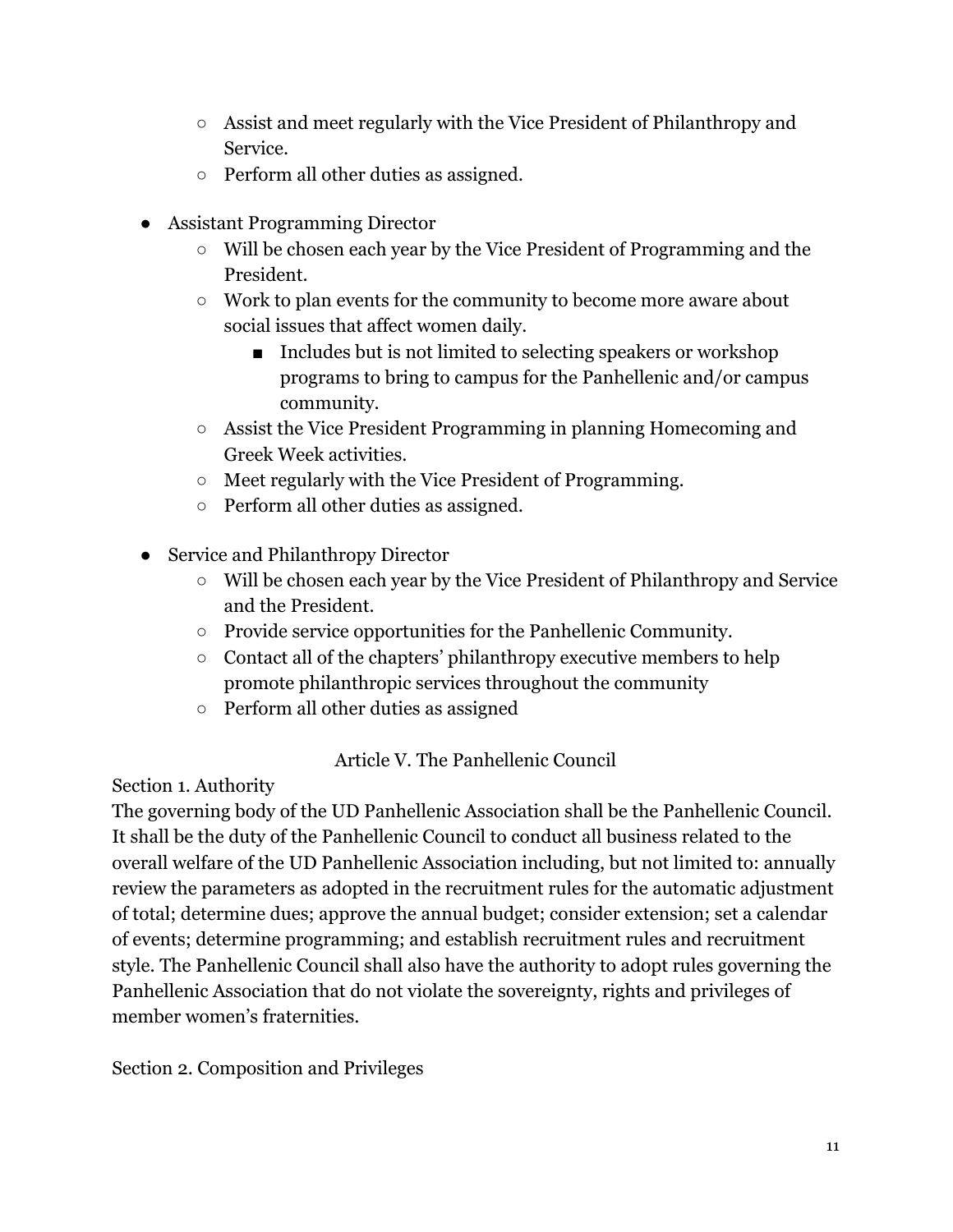UD Panhellenic Council shall be composed of one delegate and one alternate delegate from each regular, provisional and associate member group at University of Delaware as identified in Article III. The delegates shall be the voting members of the Panhellenic Council except as otherwise provided in Article III of these bylaws. The alternate delegates shall have voice but no vote. The alternate delegate shall act and vote in the place of the delegate when the delegate is absent. If both delegate and alternate are absent, the vote may be cast by a member of the fraternity, providing her credentials have been presented to the association president.

#### Section 3. Selection of Delegates and Alternates

Delegates and alternates to the Panhellenic Council shall be selected by their respective women's fraternity chapters to serve for a term of one year commencing upon selection by chapter.

### Section 4. Delegate Vacancies

When a delegate vacancy occurs, it shall be the responsibility of the fraternity affected to select a replacement within two weeks and to notify the Panhellenic Association Vice President of Communications of her name, address and telephone number.

#### Section 5. Regular Meetings

Regular meetings of the Panhellenic Council shall be held at a time and place established at the beginning of each academic term.

### Section 6. Special Meetings

Special meetings of the Panhellenic Council may be called by the president when necessary and shall be called by her upon the written request of no less than one-fourth of the member women's fraternities of UD Panhellenic Association. Notice of each special meeting of the Panhellenic Council shall be sent to each member of the Panhellenic Council at least 24 hours prior to convening the meeting; however, such notice may be waived, and attendance at such meeting shall constitute waiver of said notice.

### Section 8. Quorum

Two-thirds of the delegates from the member fraternities of UD Panhellenic Association shall constitute a quorum for the transaction of business.

Section 9. Vote Requirements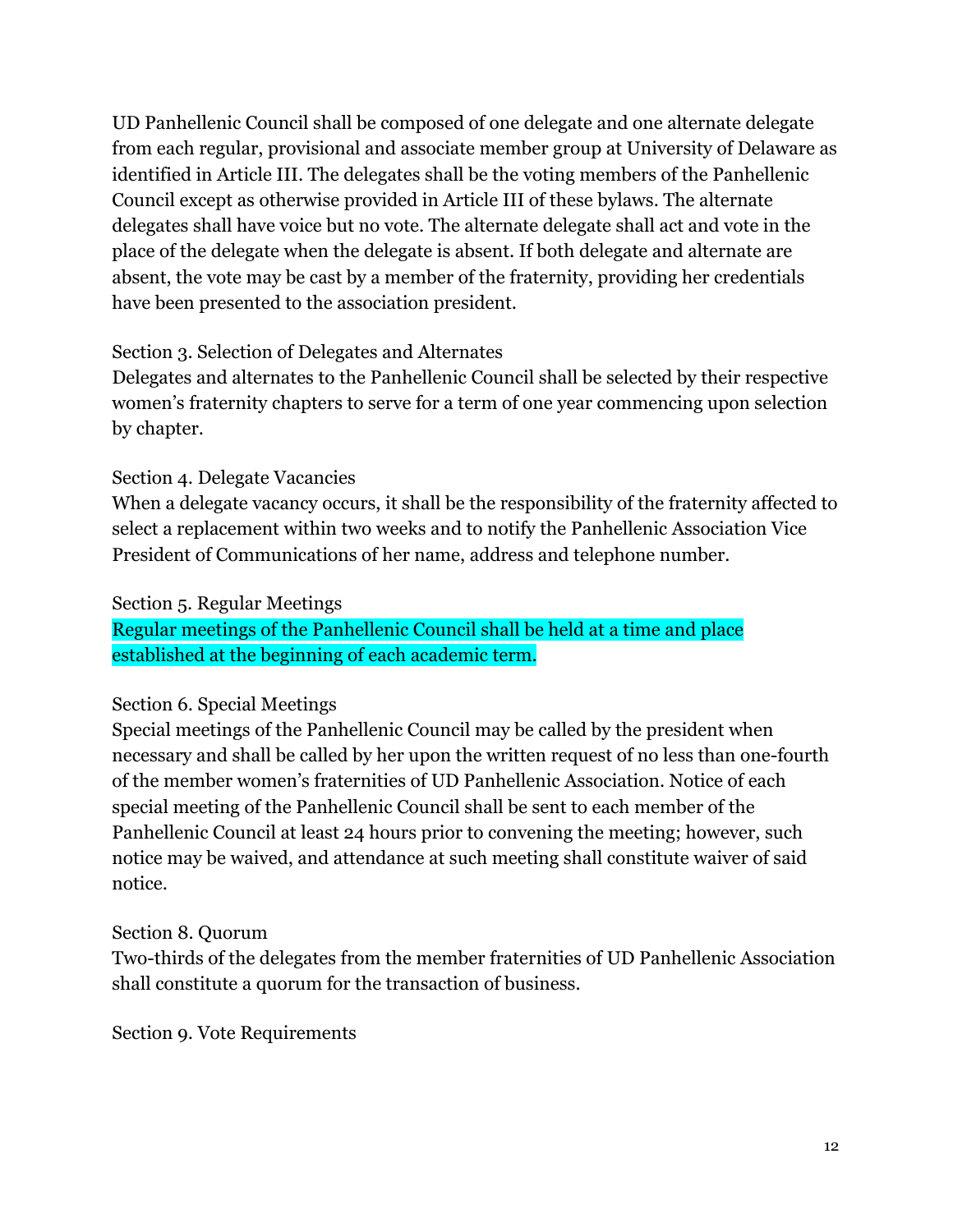- 1. Proposed motions on issues that impact a chapter as a whole must be announced at a previous meeting to allow opportunity for chapter input before a vote may be taken on the issue.
- 2. A two-thirds vote of the Panhellenic Council shall be required to approve a recolonization plan and for all extension-related votes. All other votes, unless specified in these bylaws, shall require a majority vote for adoption. (See the Article on Amendment of Bylaws for specific voting requirements for the amendment of these bylaws.)

# **Article VII. The Panhellenic Advisor**

Section 1. Appointment

The Panhellenic advisor of UD Panhellenic Association shall be appointed by the University of Delaware administration.

Section 2. Authority

The Panhellenic advisor shall serve in an advisory capacity to UD Panhellenic Association. The Panhellenic advisor shall have voice but no vote in all meetings of the Panhellenic Council and the Executive Board.

# **Article VIII. Committees**

Section 1. Standing Committees

- 1. The standing committees of UD Panhellenic Association shall be the Judicial Board and Membership Recruitment Committee.
- 2. Term. The standing committees shall serve for a term of one year, which shall coincide with the term of the officers.

# Section 2. Appointment of Committee Membership

The Panhellenic Council shall appoint members and chairmen of all standing and special committees, except as provided otherwise in these bylaws, and, in making these appointments, recognize fair representation from all member women fraternities as much as possible. The president shall be an ex-officio member of all committees except the Judicial Board.

# Section 3. Judicial Board

The Judicial Board shall consist of the Vice President of Standards as chairman and one member from each women's fraternity members. The Panhellenic advisor shall serve as a nonvoting ex-officio member. The Judicial Board members shall participate in training to be educated about the purpose of the board, the rules and regulations, the procedures to be followed, proper questioning techniques, the rights of the charged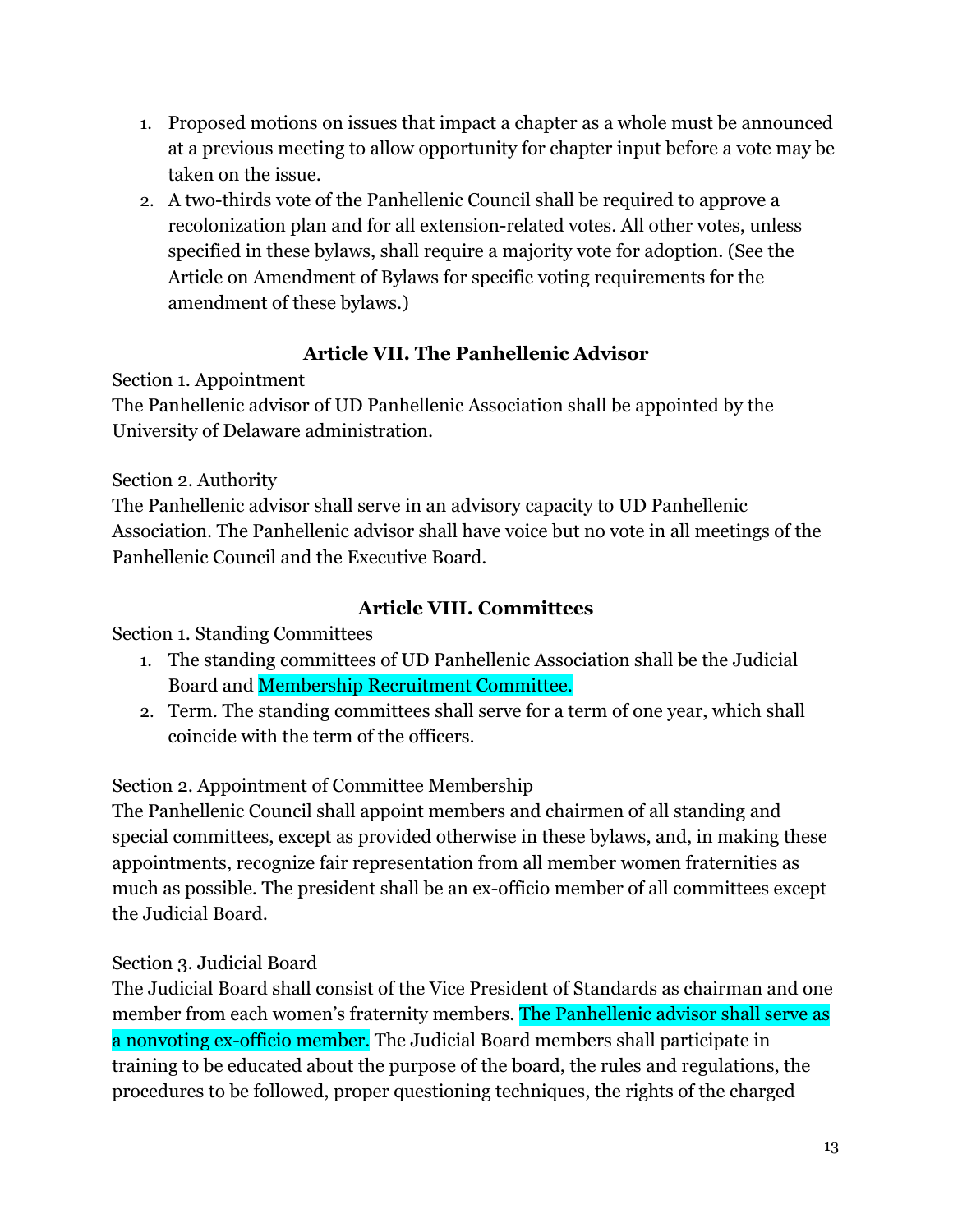organizations, evaluating evidence, deliberations, and sanctioning. The Judicial Board shall educate member fraternities about the Panhellenic judicial procedure. It shall be the Judicial Board's duty to hold a hearing to adjudicate all alleged violations of the NPC Unanimous Agreements and the bylaws, code of ethics, standing rules and membership recruitment regulations of UD Panhellenic Association that are not settled informally or through mediation. The hearing shall be conducted by the entire Judicial Board unless Panhellenic Council adopts rules for the hearing to be conducted by a committee of the Judicial Board. The members of the Judicial Board shall maintain confidentiality throughout and upon completion of the judicial process.

#### Section 4. Membership Recruitment Committee

The Membership Recruitment Committee shall consist of a chairman and one representative from each regular, provisional, and associate member. Alumnae advisors may attend meetings of the committee. The alumnae advisors shall have voice but no vote. This committee shall review and develop membership recruitment rules and submit them for discussion and approval to the Panhellenic Council before the end of the academic term preceding the membership recruitment period. After each membership recruitment period, the chairman of this committee shall present a full report, including recommendations, to the Panhellenic Council based on an analysis of the recruitment statistics and recruitment evaluations from new members, potential new members who withdrew, each member group and chapter advisor.

### Section 5. Other Committees

Other such committees, standing or special, shall be appointed as deemed necessary by the Panhellenic Council.

### **Article IX. Finances**

Section 1. Fiscal Year The fiscal year of the University of Delaware Panhellenic Association shall be from February  $25<sup>th</sup>$  to February  $24<sup>th</sup>$  inclusive.

#### Section 2. Contracts

Dual signatures of the Vice President of Finance and Panhellenic advisor shall be required to bind the University of Delaware Panhellenic Association on any contract. All contracts must be approved and signed by the Panhellenic advisor in accordance with University of Delaware Student Center's policy.

Section 3. Checks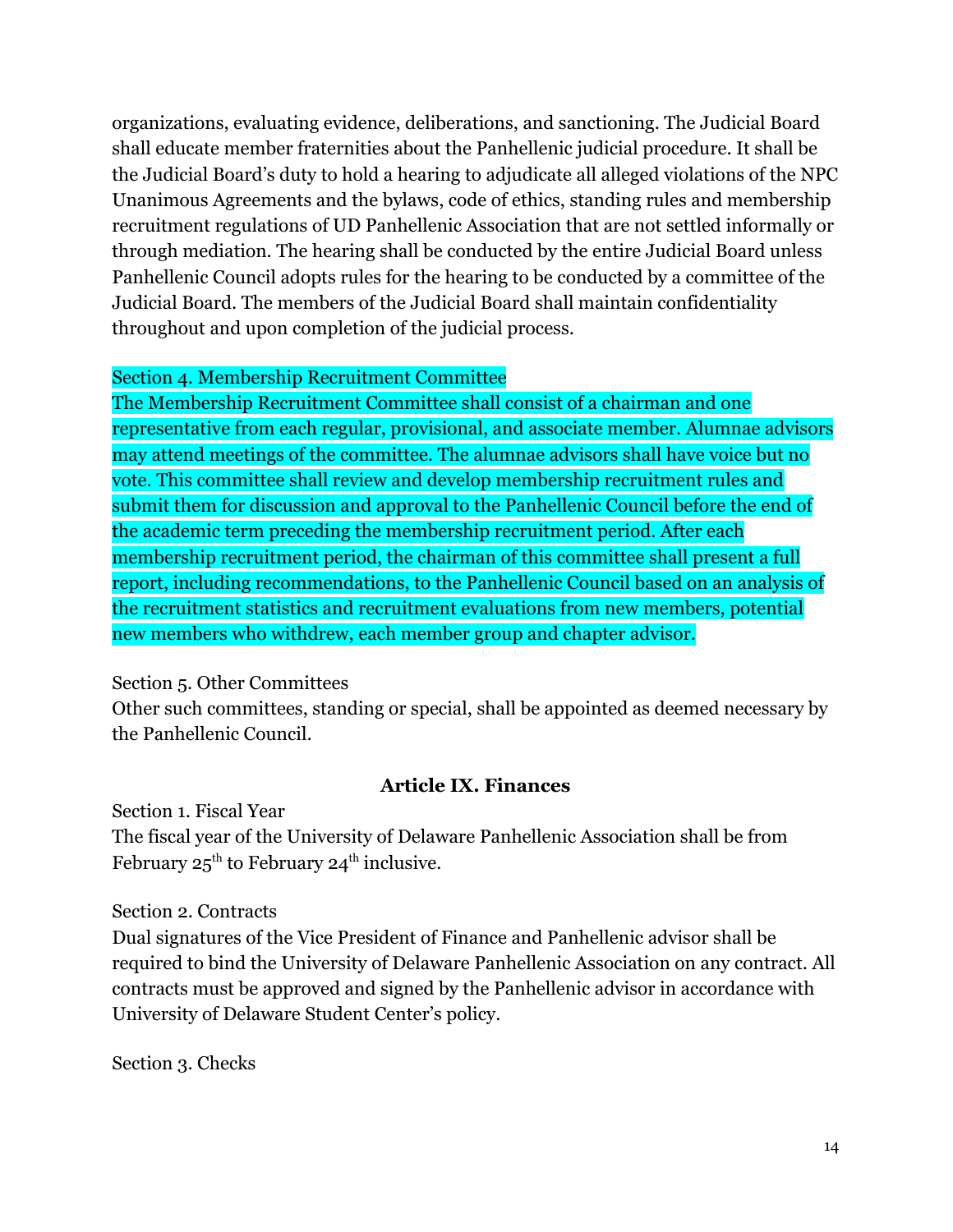All checks issued on behalf of the University of Delaware Panhellenic Association shall bear dual signatures. The following shall be authorized to be one of the two required signatures: the Vice President of Finance and Panhellenic advisor. All checks issued on behalf of the University of Delaware Panhellenic Association shall follow the financial policies of the University of Delaware Student Center's policy.

### Section 4. Payments

All payments due to the University of Delaware Panhellenic Association shall be received by the Vice President of Finance, who shall record them. Checks for payments shall be made payable to the University of Delaware Panhellenic Association.

# Section 5. Dues

- 1. NPC College Panhellenic dues shall be paid yearly as invoiced by the NPC office.
- 2. Panhellenic Association membership dues shall be an assessment per member and new member.
- 3. The amount of such dues for the next academic year shall be determined by the Panhellenic Council at the first meeting of each academic semester.
- 4. The dues of each Panhellenic Association member fraternity shall be payable on a date set by the Panhellenic Association Vice President of Finance.

# Section 6. Fees and Assessments

The Panhellenic Council shall have the authority to determine fees and assessments as may be considered necessary.

- A. EG Social Registration Forms must be turned in to the Vice President of Standards a week prior to the event. Any chapters who turn in a form late will be fined \$15 per day it is late. If the forms are not handed in 48 hours before event, the event may no longer occur.
- B. Any payments collected by the Panhellenic Council that are not turned in by the assigned due date will receive a \$50 fine.
- C. The Panhellenic Council will use its discretion in assessing any other fine as deems necessary.

# **Article X. Extension**

Section 1. Extension is the process of adding an NPC women's fraternity. UD Panhellenic Association shall follow all NPC Unanimous Agreements and NPC extension guidelines found on the NPC website and in the Manual of Information.

Section 2. Voting rights

Only regular members of the Panhellenic Council shall vote on extension matters.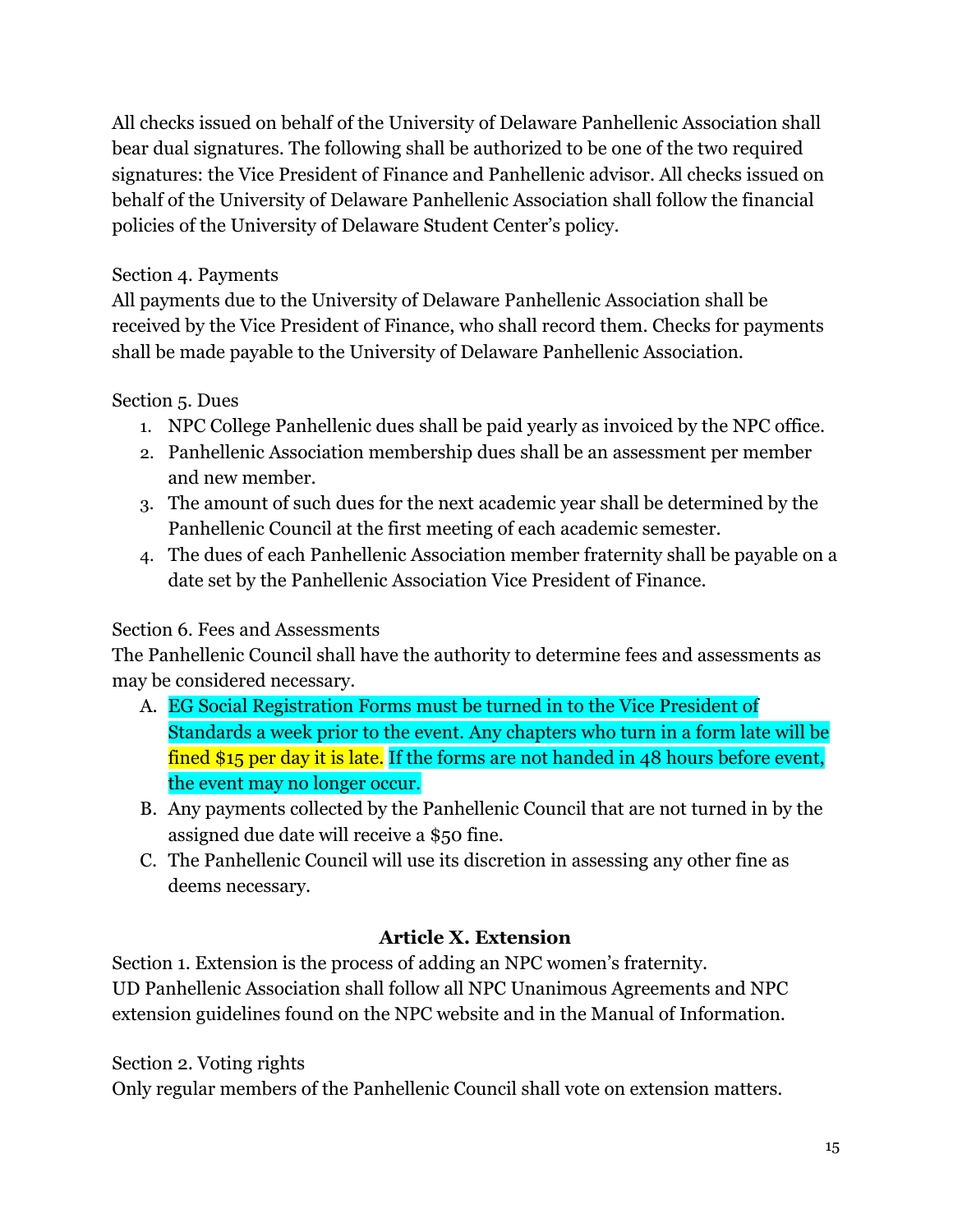#### Section 3. Extension Committee

An Extension Committee including one "voting" member (any collegiate member or advisor) from each recognized Panhellenic chapter on campus will meet each year or as needed, to discuss matters regarding extension. The deliberations must be voted on by the delegates of the Panhellenic Council.

### **Article XI. Violation Resolution**

### Section 1. Violation

Chapters shall be held accountable for the conduct of their individual collegiate and alumnae members. Conduct contrary to the NPC Unanimous Agreements, these bylaws, the Panhellenic code of ethics, standing rules and/or membership recruitment regulations of UD Panhellenic Association shall be considered a violation.

### Section 2. Informal resolution

Members are encouraged to resolve alleged violations through informal discussion with the involved parties.

### Section 3. Judicial process

If informal discussions are unsuccessful, the judicial process will be set in motion by filing a report of the alleged violation. UD Panhellenic Association shall follow all mediation guidelines found in the Manual of Information.

- 1. Mediation. Mediation is the first step of the judicial process. UD Panhellenic Association shall follow all NPC Unanimous Agreements concerning the judicial process found in the Manual of Information.
- 2. Judicial Board hearing. When a violation is not settled informally or through mediation, the Judicial Board shall resolve the issue in a Judicial Board hearing. The Panhellenic Council shall adopt procedures in the standing rules for this purpose that are consistent with the NPC Unanimous Agreements.
- 3. Appeal of Judicial Board decision. A decision of the Judicial Board may be appealed by any involved party to the NPC College Panhellenics Judicial Appeal Committee. UD Panhellenic Association shall follow all NPC Unanimous Agreements concerning the appeals process found in the Manual of Information.

### **Article XII. Hazing**

Per the Unanimous Agreements, the National Panhellenic Conference supports all efforts to eliminate hazing. All forms of hazing shall be banned.

# **Article XIII. Parliamentary Authority**